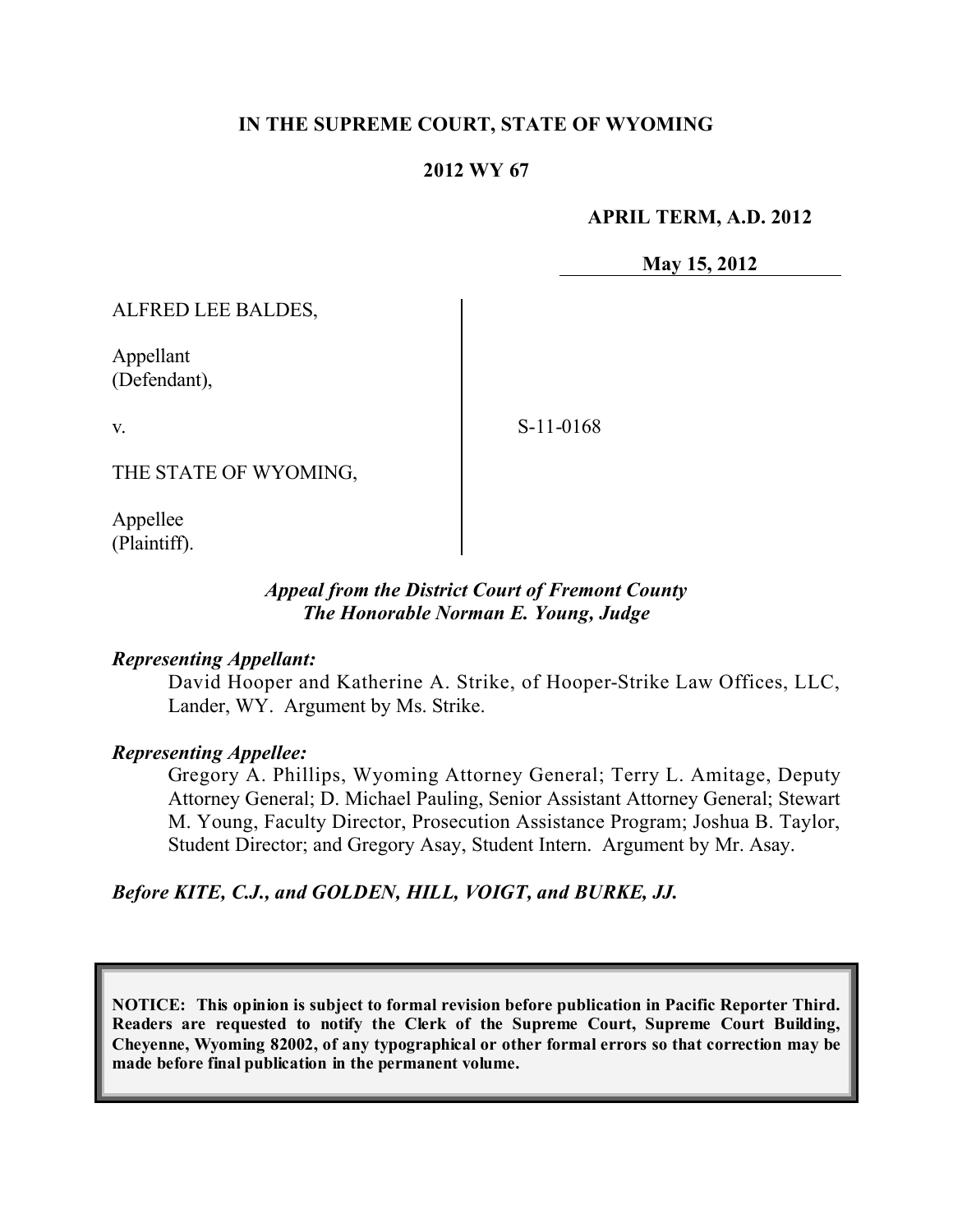**HILL,** Justice.

[¶1] Alfred Lee Baldes (Baldes) appeals his conviction of two counts of third-degree sexual assault, contending insufficiency of the evidence and improper admission of W.R.E. 404(b) evidence. We affirm.

#### **ISSUES**

[¶2] Baldes presents the following two issues:

1. Whether the evidence presented at trial was insufficient to sustain Alfred Baldes' conviction, specifically there was insufficient evidence to prove that Mr. Baldes was in a position of authority and that sexual contact occurred, as required by W.S.  $\S 6$ -2-303(a)(vi) and W.S.  $\S 6$ -2-304(a)(iii), respectively.

2. Whether the trial court erred and abused its discretion when, following an improper *Gleason* analysis, it allowed the introduction of W.R.E. 404(b) evidence, specifically the testimony of J.G., which was ultimately not offered for its proper purpose by the State.

## **FACTS**

[¶3] Baldes was hired by Amedisys Home Healthcare in August of 2009 as a certified nursing assistant (CNA). One of the clients served by Amedisys was K.S., recently deceased, a young man who suffered from Duchenne's muscular dystrophy, a progressive muscle-weakening disease. K.S. was confined to a wheelchair and was unable to independently perform many basic daily tasks due to his disability. K.S. became a client of Amedisys in 2006, and Amedisys developed an individualized care plan with K.S. to provide the services he needed and specifically requested, including getting him out of bed in the morning, brushing his teeth, bathing him, washing his hair, and shaving him. Despite his physical infirmities, K.S. exhibited no deficiencies in his mental faculties: He graduated from high school, held a job at the local movie theater, and testified on his own behalf at trial.

[¶4] Baldes was assigned to care for K.S. just after joining Amedisys in August of 2009. Three days a week, as directed in K.S.'s care plan, Baldes gave K.S. a sponge bath, which included washing K.S.'s genitalia, perineum, and anal area. In mid-January of 2010, approximately five months after Baldes began working with K.S., Amedisys and law enforcement received a report alleging sexual abuse of K.S. by Baldes while Baldes was bathing K.S.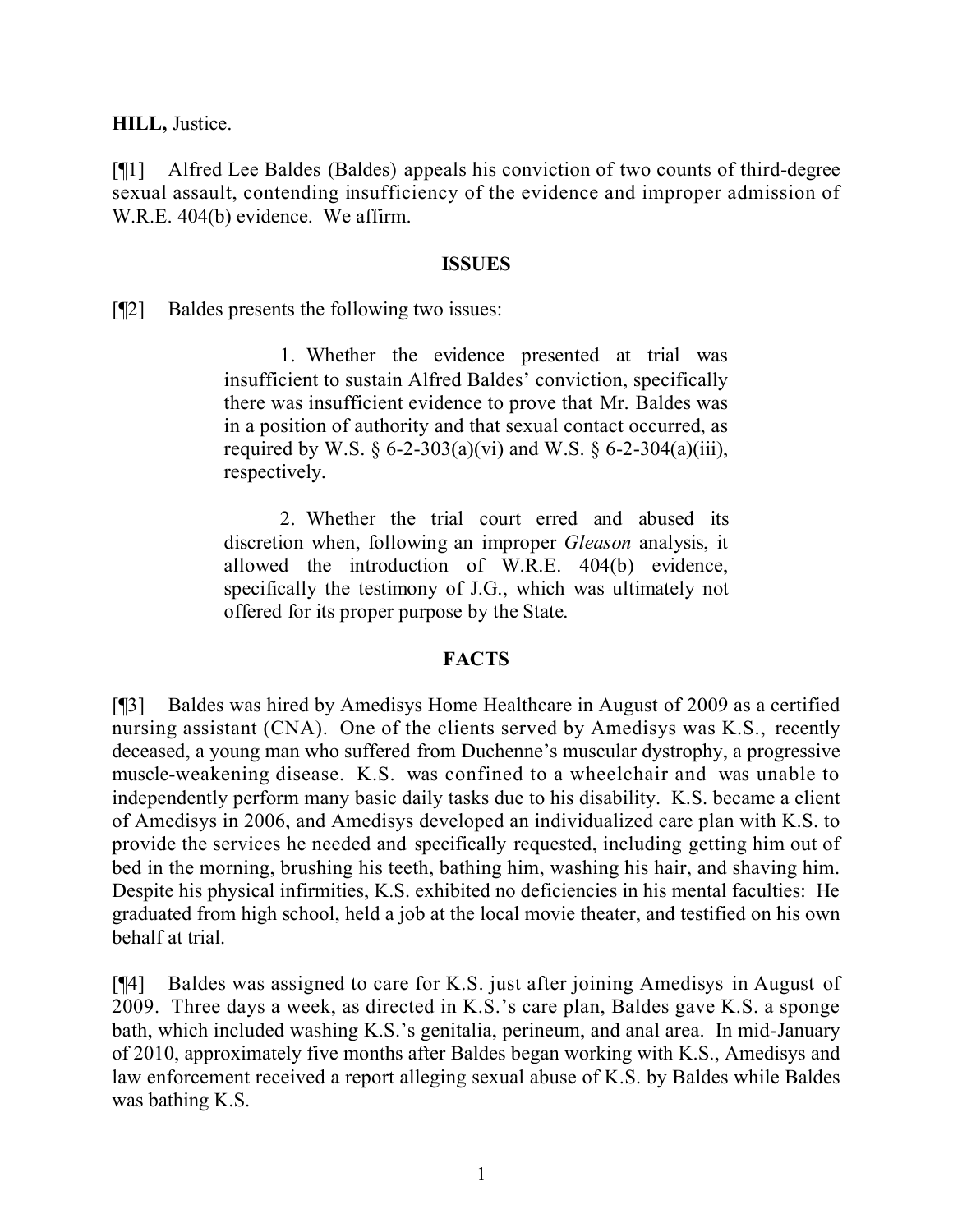[¶5] Baldes was charged with four counts of third-degree sexual assault in violation of Wyo. Stat. Ann. § 6-2-304(a) (LexisNexis 2011), which provides:

> (a) An actor commits sexual assault in the third degree if, under circumstances not constituting sexual assault in the first or second degree:

> > (i) and (ii) Repealed by Laws 2007, ch. 159  $\S$  3.

(iii) The actor subjects a victim to sexual contact under any of the circumstances of W.S.  $6-2-302(a)(i)$  through (iv) or  $6-2-303(a)(i)$  through (vii) without inflicting sexual intrusion on the victim and without causing serious bodily injury to the victim.

"Sexual contact" is defined by statute as "touching, with the intention of sexual arousal, gratification or abuse, of the victim's intimate parts by the actor, or of the actor's intimate parts by the victim, or of the clothing covering the immediate area of the victim's or actor's intimate parts." Wyo. Stat. Ann. § 6-2-301(a)(vi) (LexisNexis 2011). Baldes was charged with sexual assaults committed under the statutory circumstances set forth in Wyo. Stat. Ann. § 6-2-303(a)(vi) (LexisNexis 2011): "The actor is in a position of authority over the victim and uses this position of authority to cause the victim to submit." The term "position of authority" is defined in Wyo. Stat. Ann.  $\S 6-2-301(a)(iv)$ (LexisNexis 2011) to mean "that position occupied by a parent, guardian, relative, household member, teacher, employer, custodian or any other person who, by reason of his position, is able to exercise significant influence over a person."

[¶6] Two of the four counts were eventually dismissed, and Baldes was tried on two counts of sexual assault in the third degree. The jury convicted him on both counts. This appeal followed.

# **DISCUSSION**

## **Sufficiency of the Evidence**

[¶7] In his first issue, Baldes contends that the State produced insufficient evidence to prove that he stood in a "position of authority" with respect to K.S. as contemplated by  $§ 6-2-301(a)(iv)$ . Additionally, he argues that the State presented insufficient evidence to support the jury's finding that he had sexual contact with K.S., as defined by  $\S$  6-2- $304(a)(iii)$ . The State contends that the testimony presented by its witnesses was sufficient for the jury to conclude beyond a reasonable doubt that Baldes occupied a position of authority and had sexual contact with K.S.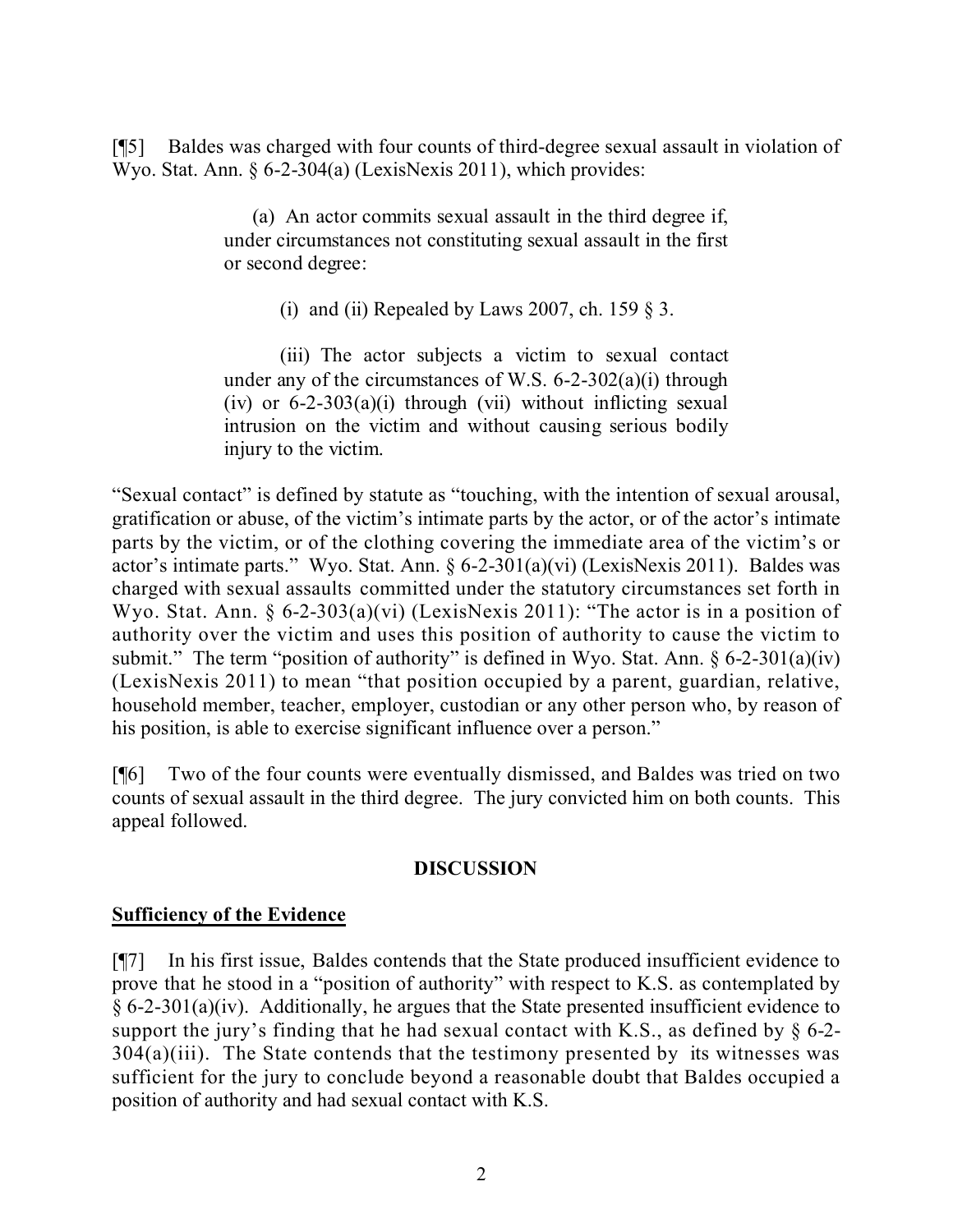[¶8] When reviewing an appellant's claims regarding sufficiency of the evidence, this Court examines the evidence in the light most favorable to the State. *Faubion v. State*, 2010 WY 79, ¶ 12, 233 P.3d 926, 929 (Wyo. 2010). We accept all evidence favorable to the State as true and give the State's evidence every favorable inference which can reasonably and fairly be drawn from it. We disregard any evidence favorable to the appellant that conflicts with the State's evidence. *Id*.

# *Position of Authority*

[¶9] "'Position of authority' means that position occupied by a parent, guardian, relative, household member, teacher, employer, custodian or any other person who, by reason of his position, is able to exercise significant influence over a person." § 6-2-  $301(a)(iv)$ . Baldes did not hold one of the specific positions of authority delineated in the statute, and the State prosecuted him as "any other person who, by reason of his position, is able to exercise significant influence over a person." Baldes argues that, as a certified nurse assistant, he was not in a position of authority and did not have significant influence over K.S. Rather, he was subordinate both to the registered nurses who supervised him and to K.S., who directed and controlled his own care.

[¶10] This Court most recently addressed the "position of authority" provision in *Faubion*. In contemplating the plain meaning of the term, we reviewed some general definitions:

> It is helpful to look to Burton's Legal Thesaurus, which defines authority as: "[J]urisdiction, legal power, legitimacy, prerogative, right to adjudicate, right to command, right to determine, right to settle issues, rightful power." Black's Law Dictionary, 5th ed. (1979) defines authority as: "Permission. Right to exercise powers; to implement and enforce laws; to exact obedience; to command; to judge. Control over; jurisdiction. Often synonymous with power." ….

> From these sources it is apparent that the legislature used the word 'authority' to mean an externally granted power, not a self-generated control. One in a position of authority is a person who acquires that status by virtue of society and its system of laws granting to him the right of control over another.

*Id. ¶* 17, 233 P.3d at 930 (quoting *Scadden v. State*, 732 P.2d 1036, 1042-43 (Wyo. 1987)).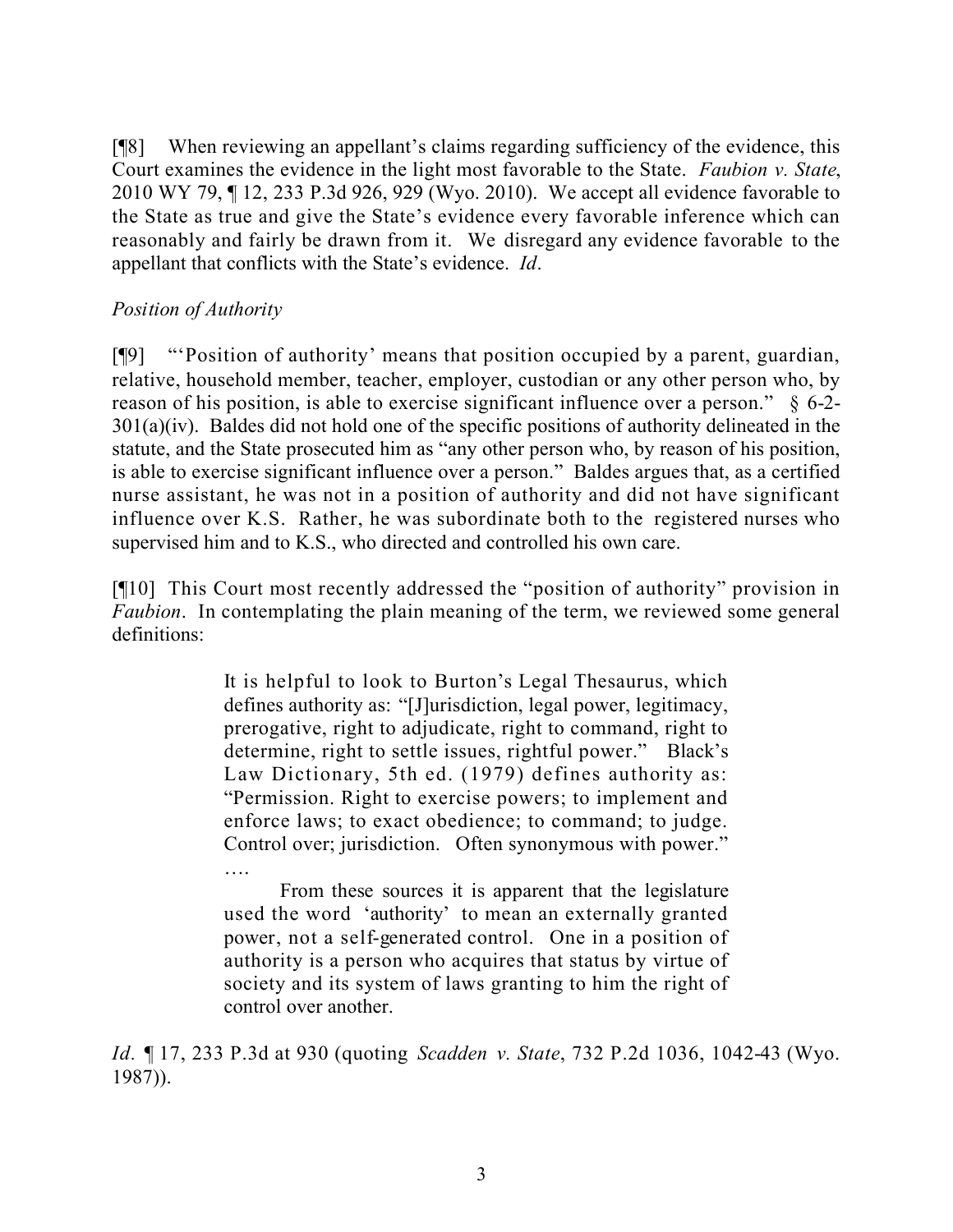[¶11] In *Faubion*, we applied the aforementioned concepts in determining that a chiropractor held a position of authority, reasoning that chiropractic practice is governed by statute, there is a fiduciary or trust relationship between a patient and his healers, and chiropractors govern themselves by a variety of ethical codes. *Id*. ¶ 18, 233 P.3d at 931. Although there are distinct differences between the job duties of a chiropractor and a certified nurse assistant, when we focus on the power and control aspects of those positions with respect to the clients or patients they serve, the same reasoning applies. Power differentials exist in professional situations in which a service provider has knowledge, experience, and authority that the client seeks and needs from the provider. In a situation involving a provider of medical services, a client may be rendered exceptionally vulnerable by the nature of the illness or disability for which he seeks services.

[¶12] Here, the jury heard testimony from the Amedisys nurse manager, a registered nurse, that CNAs are subject to state statutes and ethical codes in their dealings with patients. She explained to the jury that the position of CNA requires training, education, and certification through the State Board of Nursing, and that Baldes was a certified CNA. Evidence was presented describing Baldes' numerous responsibilities and the intimate services he provided as a CNA for K.S., including getting K.S. out of bed, bathing him, washing his hair, brushing his teeth, shaving him, dressing him, and putting him in his wheelchair. Baldes was given access to K.S.' home and all of his personal effects. He often had unsupervised access to K.S. The fact that Baldes was subordinate to and supervised by registered nurses does not vitiate the relationship of trust he held with respect to K.S., and the power arising from that relationship. K.S. sought and needed specific nursing services. He depended upon trained medical services providers—CNAs—to perform those services properly and appropriately. But for Baldes' certification as a CNA, he would not have had access to K.S., nor been able to command the trust and reliance that allowed him to exert a measure of control over K.S. Applying our standard of review to the evidence presented to the jury, we are satisfied that the jury could reasonably conclude Baldes, as a CNA, occupied a position of authority over K.S.

## *Sexual Contact*

[¶13] Baldes also challenges the sufficiency of the evidence to prove "sexual contact" with K.S., as defined by  $\S 6$ -2-301(a)(vi). Specifically, Baldes contends that the State failed to prove that he touched K.S. with "the intention of sexual arousal, gratification or abuse."

[¶14] The evidence showed that, for approximately five years, K.S. relied upon registered nurses and CNAs other than Baldes to bathe him. K.S. testified that he had been assigned both male and female aides and was well aware of appropriate bathing procedures. K.S. could tell the difference between someone touching his genitalia merely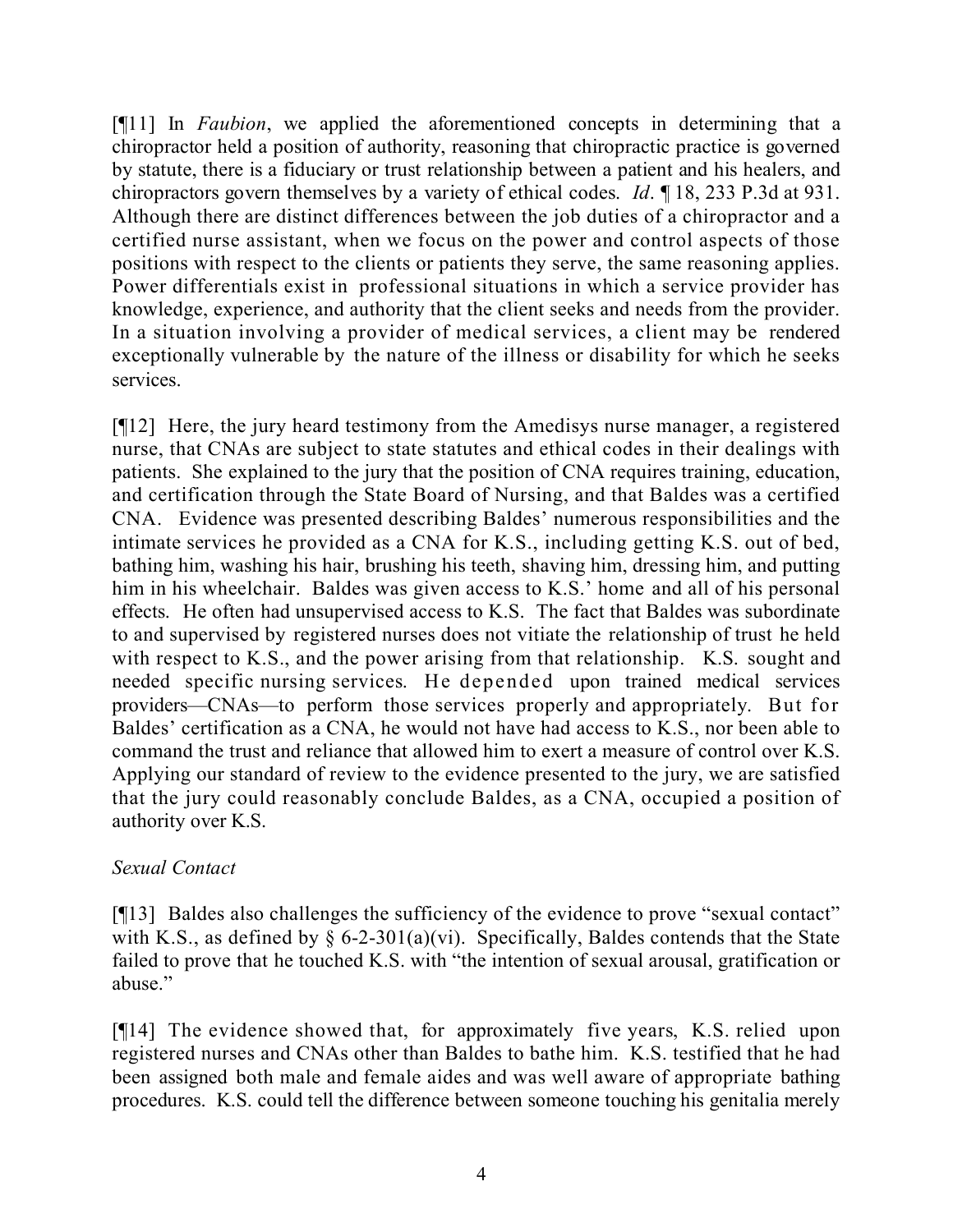to bathe him and someone touching him inappropriately. Both the Amedisys nurse manager and Baldes' CNA mentor described the proper procedures for giving a sponge bath and cleaning the perineum area. The State presented evidence to the jury that Baldes did not follow, or quit following, proper procedures when bathing K.S. At some point during the time he cared for K.S., Baldes quit covering up K.S. during his sponge baths and left K.S. exposed during the whole process. Baldes also quit wearing gloves and began contacting K.S.'s penis with his bare hands. K.S. testified that Baldes massaged the tip of his penis in a circular motion with his thumb while he was bathing him. At least twice when K.S. was lying on his side, Baldes reached between K.S.'s legs, pulled his penis through his legs toward his back, and moved his hand up and down on it. These breaches of procedure, viewed in the light most favorable to the State and in the context in which they occurred—washing K.S.'s intimate parts—indicate a disregard for nursepatient boundaries and sexualization of the bathing process. The evidence was sufficient for a reasonable juror to conclude that Baldes touched K.S. with the intention of sexual arousal or gratification.

# **W.R.E. 404(b) Evidence**

[¶15] Baldes' second issue involves the trial court's ruling on W.R.E. 404(b) evidence. "Generally, the standard of review of rulings under W.R.E. 404(b) is abuse of discretion." *Gleason v. State*, 2002 WY 161, ¶ 18, 57 P.3d 332, 340 (Wyo. 2002). The reviewing court should give considerable deference to the trial court's decision on the admissibility of evidence. *Vigil v. State*, 2010 WY 15, ¶ 11, 224 P.3d 31, 36 (Wyo. 2010). "[A]s long as there exists a legitimate basis for the trial court's ruling, that ruling will not be disturbed on appeal." *Sanchez v. State*, 2006 WY 116, ¶ 20, 142 P.3d 1134, 1140 (Wyo. 2006).

[¶16] In *Gleason* we addressed the difficulties with Rule 404(b) evidence:

[B]ecause uncharged misconduct evidence carries an inherent danger for prejudice, we have also adopted a mandatory procedure for testing its admissibility: (1) the evidence must be offered for a proper purpose; (2) the evidence must be relevant; (3) the probative value of the evidence must not be substantially outweighed by its potential for unfair prejudice; and (4) upon request, the trial court must instruct the jury that the similar acts evidence is to be considered only for the proper purpose for which it was admitted. *Vigil*, 926 P.2d at 357 (quoting *United States v. Herndon*, 982 F.2d 1411, 1414 (10th Cir. 1992)). We do not apply this test on appeal; rather, it is intended to be conducted by the trial court. *Beintema v. State*, 936 P.2d 1221, 1224 (Wyo. 1997). Our role is to determine whether admission of the evidence was error. *Id.*; *Spencer v. State*, 925 P.2d 994, 997 (Wyo. 1996).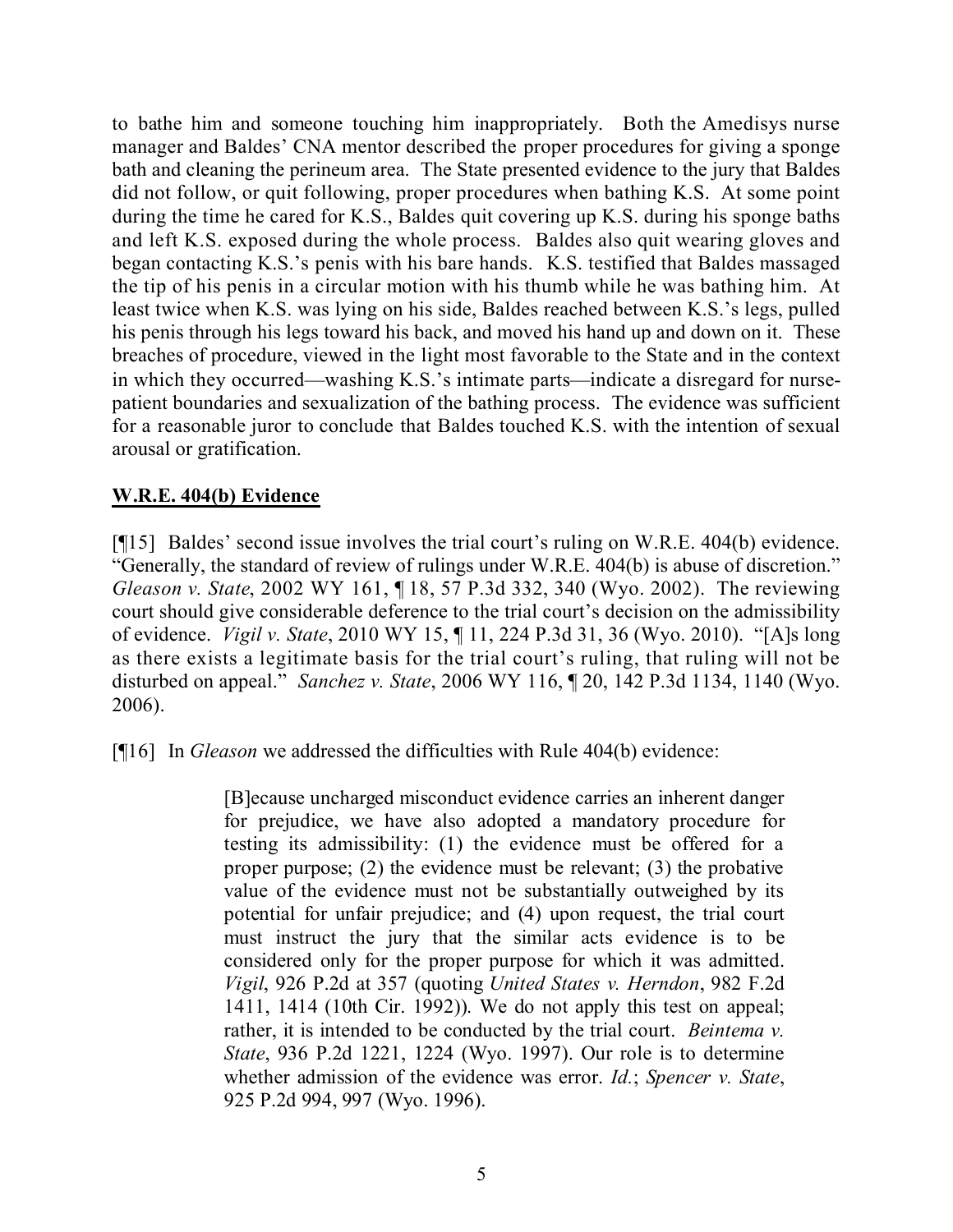*Id.* 18, 57 P.3d at 332, 340 (footnote omitted). We made clear that the trial court's analysis of admissibility is to be reflected in the record. *Id.* ¶ 30, 57 P.3d at 343.

# *Gleason Analysis*

[¶17] Baldes argues that the trial court did an improper or insufficient *Gleason* analysis prior to allowing the testimony of K.S., the victim in this matter, as well as L.N. and J.G., two other clients of Baldes'. Baldes contends that the allegations of prior bad acts were different for all three of the aforementioned individuals, but the court considered all three witnesses together, in one discussion, and without careful and detailed consideration of the specific evidence that each would be presenting.

[¶18] The district court conducted a hearing on the "State's Notice of Intent to Introduce Evidence Pursuant to W.R.E. 404(b)." After hearing argument from the State and Baldes, the district court proceeded with its analysis of the evidence pursuant to *Gleason*. At the outset, the judge stated, "... I'm going to talk about all three first and then differentiate between the three different witnesses . . . ." The district court then conducted what it referred to as its "general *Gleason* analysis."

[¶19] The district court discussed how the proposed testimony indicated a particular mode of operation and a potential motive of sexual gratification, both of which the court found to be proper purposes for admitting the evidence. The court then evaluated the probative value of the evidence considering each of the factors that we set out in *Gleason:*

> 1. How clear is it that the defendant committed the prior bad act?

> 2. Does the defendant dispute the issue on which the state is offering the prior bad acts evidence?

3. Is other evidence available?

4. Is the evidence unnecessarily cumulative?

5. How much time has elapsed between the charged crime and the prior bad act?

*Id.*  $\mathbb{Z}$  27, 57 P.3d at 342. Based upon its analysis, the court determined the proposed testimony probative of the issue of whether Baldes committed sexual assault. The district court then turned to the issue of whether the evidence was more prejudicial than probative, again following the guidelines we set out in *Gleason*: (1) The reprehensible nature of the prior bad act; (2) The sympathetic character of the alleged victim of the prior bad act; (3) The similarity between the charged crime and the prior bad act; (4) The comparative enormity of the charged crime and the prior bad act; (5) The comparable relevance of the prior bad act to the proper and forbidden inferences; and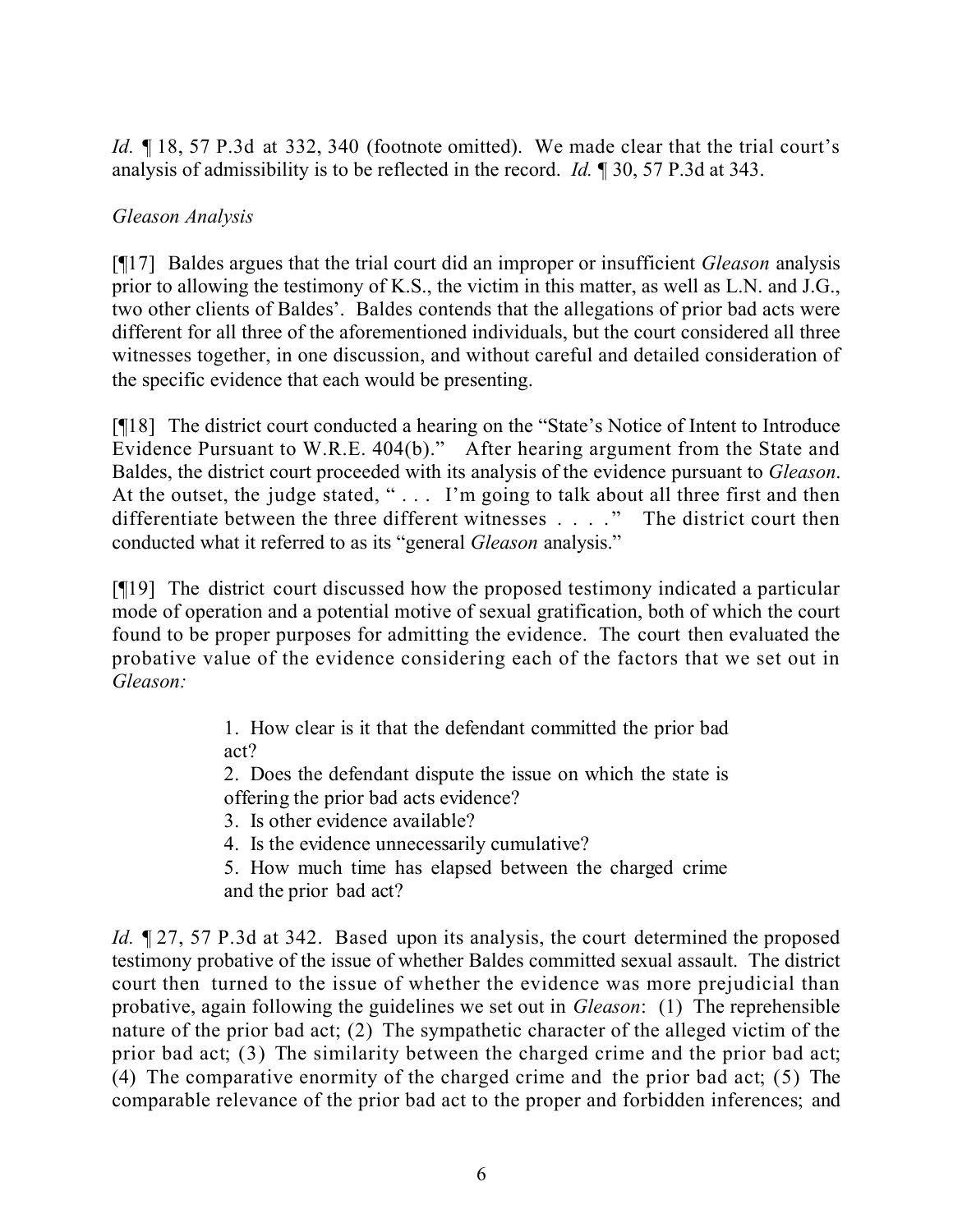(6) Whether the prior act resulted in a conviction. *Id.* ¶ 27, 57 P.3d 342-43. Balancing those factors, the court determined that the probative value of the proposed testimony outweighed its prejudicial effect.

[¶20] With that background, the district court considered the proposed prior bad act evidence that was to be offered by each witness and differentiating between them. The record plainly demonstrates that in addition to considering the *Gleason* factors as they applied to the testimony of all three witnesses, the trial court analyzed the unique aspects of the proposed prior bad act testimony of each witness. The court ultimately allowed K.S. and J.G. to testify and disallowed the testimony of L.N. explaining its rationale for each of those decisions.

[¶21] The district court's thorough analysis of the evidence fully satisfies the requirements of *Gleason* and indicates a legitimate basis for its rulings. We will not disturb those rulings on appeal.

# **Purpose Served**

[¶22] At the Rule 404(b) hearing the district court ruled that it would allow the prior bad act testimony of J.G., one of Baldes' clients, for the purpose of proving motive and modus operandi. The court described its rationale as follows:

> So in terms of the particular mode of operation and the allegations with respect to how the defendant utilized his position of authority to allegedly commit the crimes with which he is charged, I think, is the proper purpose; and a close part of that is also to prove motive, which is a proper purpose; that his motive here might have been sexual gratification rather than the delivery of proper medical care and procedures.

Baldes avers that J.G.'s testimony was significantly different than the State represented in its notice of intent to introduce evidence pursuant to W.R.E. 404(b). Baldes argues that J.G. did not testify as to facts showing that he experienced similar acts to K.S. to prove modus operandi, and there was no evidence presented by J.G. to show that Baldes was gratified or aroused to prove motive. The State concedes that J.G.'s testimony was not identical to what the prosecutor expected to present, but that the testimony substantially conformed to the prosecutor's expectations and the purpose for which it was admitted. We agree.

[¶23] Like K.S., J.G. testified that he was incapacitated and needed assistance bathing and that Baldes had assisted him. J.G.'s testimony painted a picture of a vulnerable person who, like K.S., had relied upon Amedisys to send trustworthy individuals into his